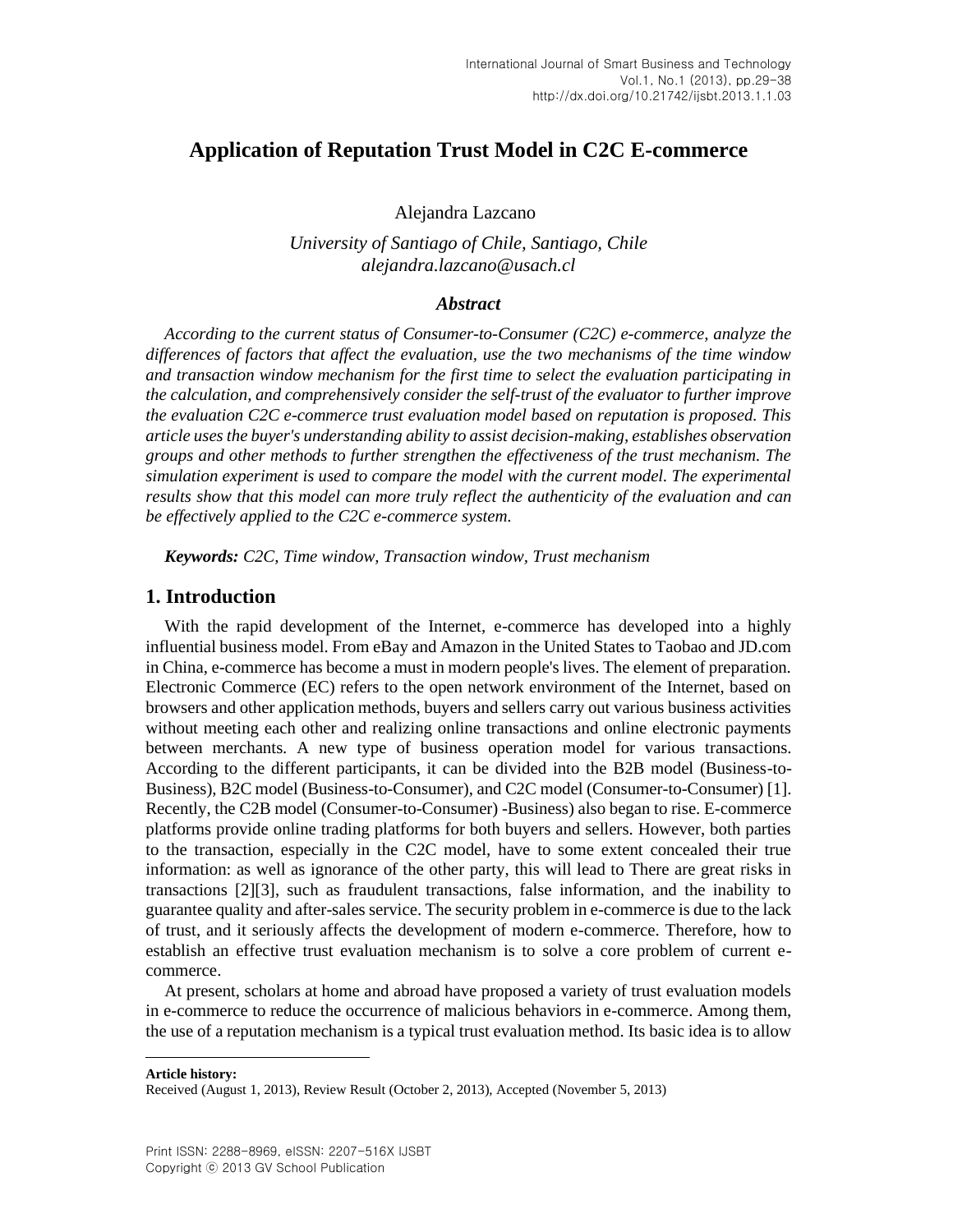the parties involved in the transaction to score each other after the transaction is over, which can be divided into positive (Positive, 1 point), neutral (Neutral, 0 points), and negative (Negative, -1 point). The system then scores each person and calculates the individual's trust value. In this way, the user can evaluate the counterparty during the transaction based on the information provided by the system to decide whether to conduct a transaction with the counterparty. This mechanism encourages transaction participants to obtain praise from other participants to obtain a higher reputation. The feedback system in the famous foreign ecommerce website eBay [\[4\]](#page-9-3)[\[5\]](#page-9-4) adopts this mechanism and is widely used. However, this method sometimes cannot distinguish whether the feedback is real or maliciously slander [\[6\].](#page-9-5) For this reason, it is necessary to further determine the authenticity and credibility of the evaluation. Aberer et al. [\[7\]](#page-9-6) put forward the time factor and transaction amount in its trust model as the weighting factor of trust calculation to improve the credibility of reputation value calculation. Louisot [\[8\]](#page-9-7) proposed local reputation and global reputation to improve the accuracy of reputation calculation and used a quality model to ensure the authenticity of the evaluation of transaction participants. Mirvis et al. [\[9\]](#page-9-8) further improved various factors affecting evaluation, including the credit reputation of transaction participants, transaction amount, transaction time, and the experience of both parties to the transaction. From these aspects, the evaluation weight and attenuation were calculated, and dynamics were adopted. The time window to monitor the changes of transaction participants in real-time, fully integrate the factors that affect the evaluation weight and make the evaluation system more comprehensive. Shi et al. [\[10\]](#page-9-9) introduces cloud model theory into the trust evaluation model of e-commerce so that the model can deal with the very complicated and random environment in e-commerce.

In addition, scholars at home and abroad have also proposed a variety of trust evaluation models in e-commerce, such as the introduction of fuzzy sets of trust models [\[11\]](#page-9-10)[\[12\],](#page-9-11) the separation of roles of trust evaluation models, etc. [\[13\]](#page-9-12)[\[14\]](#page-9-13)[\[15\],](#page-9-14) although trust from other perspectives The model has been greatly improved and developed, but it lacks consideration of factors affecting evaluation in credit feedback, ignores the actual situation in today's ecommerce, and does not consider the differences in the impact of various factors on evaluation, making the evaluation true The lack of reliability will eventually cause the evaluation results to deviate from the real situation.

This article conducts an in-depth investigation of the current status of C2C e-commerce, analyzes the differences in factors that affect evaluation, and combines the current status of ecommerce. The two mechanisms of the time window and transaction window are used for the first time to select the evaluation participating in the calculation and comprehensively consider the evaluator. To further improve the credibility of the evaluation, the reputation-based C2C ecommerce trust evaluation model is finally proposed. In addition, using the buyer's understanding ability, the model provides decision-making assistance for buyers when choosing a transaction party, to further protect the rights of buyers and increase the success rate of transactions; establish an observation group to supervise them. Finally, through experimental verification and data analysis, this model has good correctness and practicability and can be effectively applied to C2C e-commerce systems.

#### **2. Research content**

This article uses the definitions of trust and reputation given by Gambetta [\[16\]](#page-9-15) and Abdul-Rahman and Haile [\[17\]:](#page-9-16)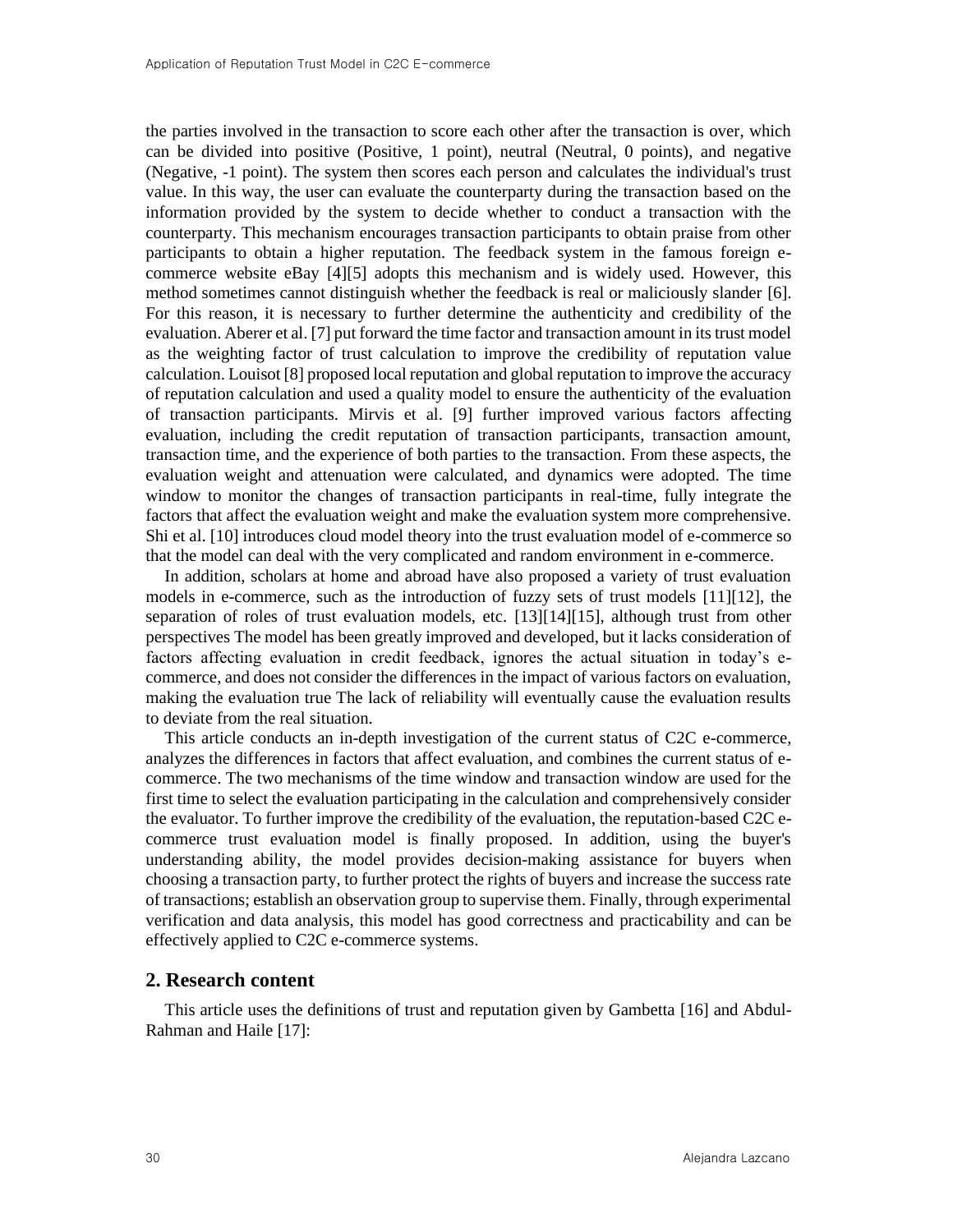Trust (Trust, T): The trust of individual A to individual B is the subjective possibility that individual A expects individual B to serve A (that is, perform actions on which A's interests depend).

Reputation (R): Reputation is the expectation of the individual's future behavior based on the observation or evaluation information of an individual's historical behavior. In e-commerce, it is the trust value of the seller among the transaction participants.

Direct Trust (Direct Trust, DT): In e-commerce, the first-hand in direct transactions with sellers, based on the direct experience of the interaction.

Recommendation Trust (Recommend Trust, RT): In e-commerce, the boss obtains the seller's recommendation trust value, that is, the seller's reputation, through the evaluation value of other bosses on the seller.

Comprehensive trust value (T): In e-commerce, it is a function of the direct trust of the leader and the recommended trust value of the seller. The calculation formula is as formula (1):

$$
T = \alpha DT + \beta RT, \alpha, \beta \in [0,1]
$$
\n<sup>(1)</sup>

Where  $\alpha$  and  $\beta$  are confidence factors and their specific calculations will be given later, and they will determine the weights of direct trust and recommended trust.

## **3. Trust evaluation model**

#### **3.1. Analysis of factors affecting evaluation**

In the current trust mechanism, the factors that affect evaluation are mainly considered as transaction time, transaction amount, and the attributes of the evaluator (such as creditworthiness). However, in the development process of e-commerce, to solve the shortcomings, it has also made continuous progress and improvements. For example, Alipay is waiting for the support of such payment software, so it has also changed the role of various influencing factors in the process of trust evaluation. Therefore, it is necessary to further improve and perfect the evaluation system.

In this article, first, analyze the impact factors of these impact evaluations, and extract the most suitable factors. At present, the scale of e-commerce continues to expand, attracting many self-employed operators and consumers, and the transaction volume is constantly breaking new records. This has also led to different scales of operators and different consumer groups.

Transaction time, this evaluation factor refers to the time difference between the transaction occurrence time and the calculation of the credit value. The longer the evaluation distance, the lower the evaluation weight. Then, in today's e-commerce, a time window mechanism is generally adopted, and the displayed evaluation content is the average value of the evaluation within half a year. However, due to the huge difference in the number of transactions of various sellers in e-commerce websites, some sellers have more than hundreds of thousands of evaluations within half a year, while some sellers have only a few hundred or even fewer evaluations. With such a huge gap, if the attenuation of transaction time is adopted, the reputation value of sellers with small transaction volumes will be lower. However, if only such a large time window is adopted without attenuation, it will cause sellers with larger transaction volumes to lose money. After accumulating a large number of buyer reviews, new reviews will be difficult to reflect. In this article, two sets of mechanisms are used for control, time window attenuation processing between machines, which is considered to be authentic data shortly, and sellers with a large transaction volume is segmented according to the transaction window within the time window to obtain Its credit fluctuation graph for better results.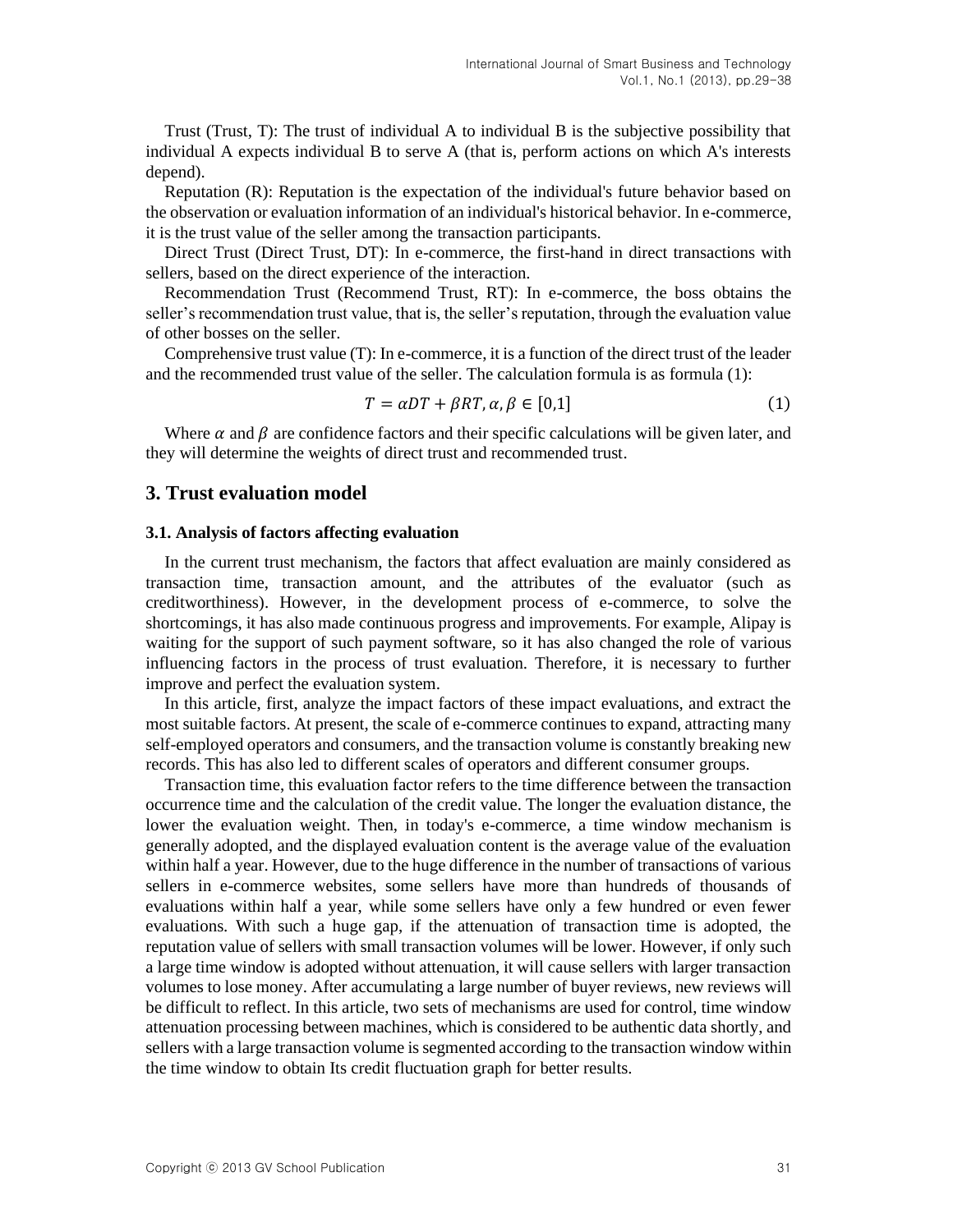Transaction amount, the existence of this evaluation factor, is to strengthen the weight of large-value transactions and prevent sellers from using small-value transactions to accumulate credit in transactions, and fraud in large-value transactions. However, in current e-commerce, cash transactions are no longer directly carried out by buyers and sellers, and diversified payment prevention such as cash on delivery and Alipay can effectively prevent fraud in cash transactions. Therefore, in this model, the influence of transaction amount is not considered, and each transaction is considered to have the same evaluation weight.

The attribute of the evaluator generally refers to the credit/reputation value of the evaluator. When evaluating sellers, it is also very important to consider the credibility of the evaluator's evaluation and whether there is malicious slander. Buyers are also gaining a higher degree of credit in continuous transactions, which can increase the weight of their evaluations. In addition, the buyer's ability to understand another attribute of the buyer is also very important. This is only when a certain amount of online shopping experience is needed to continuously enhance it. Therefore, to classify products, build the shopping vector and sales vector VB and VSVB of buyers and sellers to record the number of purchases of buyers and the purchase experience of each category of goods. The purchase experience will be reflected in the selection of sellers. The role of.

Finally, in combination with the current model, it prevents buyers and sellers from using a large number of false transactions and evaluation information to brush high credit with each other. The transaction evaluation of the buyer only takes at most 3 times, and the final evaluation value is calculated; the buyer's multiple evaluations of the same product only take one of the evaluation calculations; the buyer's reputation value growth rate within a certain period is limited, and only the buyer's credit is calculated for the first 5 transactions during this period. In addition, to further strengthen the credibility of the evaluation, for the transaction of non-virtual goods, the seller needs to provide real and queryable logistics information, otherwise, the mutual evaluation information of this transaction will not participate in the credit calculation of the buyer and the seller.

#### **3.2. Calculation of credit and reputation value**

In calculating the credit and reputation value of the seller and the seller, the weighted average method is used for calculation. To make the evaluation worthy of accuracy, the three values {- 1,0,1} are not used for credit evaluation, but a 5-point system like [0,5] is used. In the beginning, the seller and the seller did not have any transaction records, and the system will give a lower initial credit value  $C_0$  and  $R_0$ , which can ensure that the first user who initially entered the system has a low evaluation weight, and further accumulation is required. Get a higher evaluation weight. After the head  $i$  has performed  $m$  transactions, his credit accumulation is as follows:

$$
C_i = \frac{1}{m+1} \sum_{k=0}^{m} c_k, c_k \in [0,5]
$$
 (2)

Where  $c_k$  represents the evaluation made by the seller based on Fengjia's behavior in the  $k$ th transaction.

At the end of each transaction, the first family will evaluate the seller's behavior in the transaction. Commonly used evaluation indicators include the degree of conformity between the product and the description, the delivery speed and the service attitude, etc., according to the transaction process. Based on the direct experience of, give the transaction satisfaction  $S$  of this transaction, and finally get the evaluation  $DT$  of this transaction. Among them, the k-th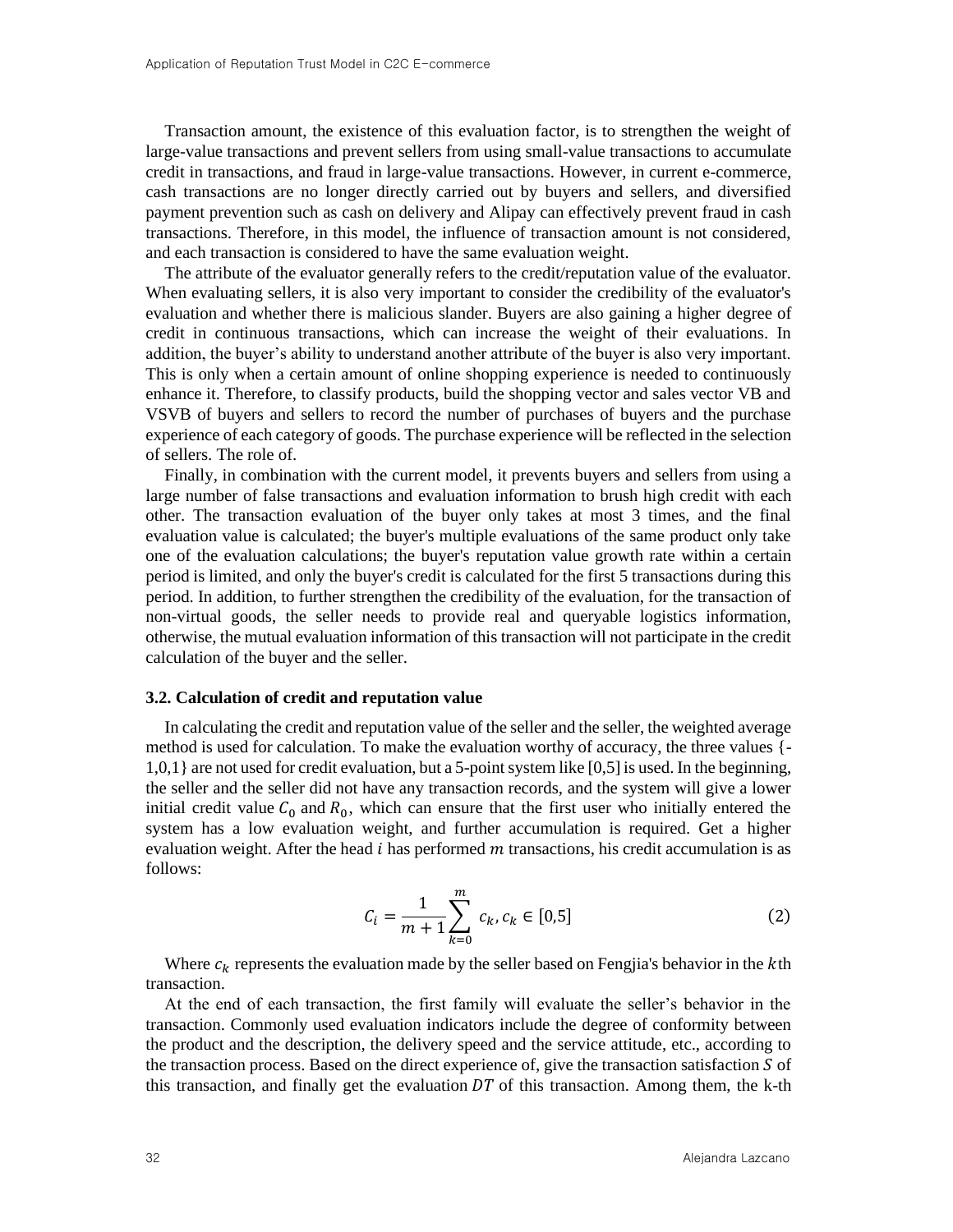transaction satisfaction  $S_k \in [0,5]$ , the comprehensive evaluation DT is calculated as formula (3):

$$
DT_k = \begin{cases} 5\frac{S_k}{R_k}, S_k < R_k\\ 5, S_k \ge R_k \end{cases} \tag{3}
$$

If the transaction satisfaction  $S_k$  is lower than the seller's reputation value  $R_k$ , the transaction satisfaction ratio is used as the evaluation of the seller's reputation; if the transaction satisfaction is higher than the seller's reputation value, it means that the buyer is in the transaction If you are satisfied, you will be given full marks.

After the buyer's evaluation of the seller is generated, the seller's reputation value will be updated accordingly, but according to the different buyer's credit, the weight of the evaluation provided is also different, so seller j is in the time window or transaction After the nth transaction in the window, the reputation value is calculated as formula (4):

$$
R_{j} = \frac{1}{n+m} \left( \sum_{k=1}^{n} \frac{C_{k}}{5} \cdot DT_{k} + mR_{0}' \right)
$$
 (4)

Where  $C_k$  represents the credit value of the corresponding leader in the kth transaction,  $DT_k$ represents the direct evaluation of the corresponding leader to the seller  $j$  in the kth transaction, and  $R'_0$  represents the initial credit value, that is, in the last time window or transaction window The accumulated reputation value,  $m$  represents the number of retained evaluations. Since it is the reputation accumulated by the transaction, its weight is 1, and initially  $R'_0 = R_0$ .

#### **3.3. Other auxiliary strategies**

#### (1) Decision-making assistance

After the head family has a certain trading experience, the system will classify and count the categories of its head products and calculate the comprehension ability (Savvy) value for it based on the statistical information, which is recorded as Sy. When the head family chooses the transaction party later. According to the value of its understanding ability, the comprehensive trust value to the transaction party is calculated. The comprehension ability of the first user is manifested in two aspects: whether he has transaction experience with the other party and the first user's familiarity with the category of the seller. For this reason, the number of direct transactions is recorded as DTT (Direct Trade Time), which is the transaction vector VB of each first user, which records the number of times the first user for each type of commodity; and the vector VS is established relative to the seller user, and the category belongs to Marked as 1, others are 0. The familiarity of the first family i to the seller j is F, and the calculation formula is as follows (5):

$$
F_{ij} = V B_i \cdot V S_j \tag{5}
$$

According to whether the first family  $i$  has transaction experience with seller  $j$  and the first family's familiarity with the seller's category, calculate the first family's ability to understand the seller $Sy$ , as in formula (6):

$$
Sy_{ij} = \begin{cases} \alpha_1, DTT_{ij} \ge c_1 \overline{g}F_{ij} \ge c_2\\ \alpha_2, 0 \le DTT_{ij} < c_1H.0 \le F_{ij} < c_2\\ 0, DTT_{ij} = 0 \overline{H}F_{ij} = 0 \end{cases} \tag{6}
$$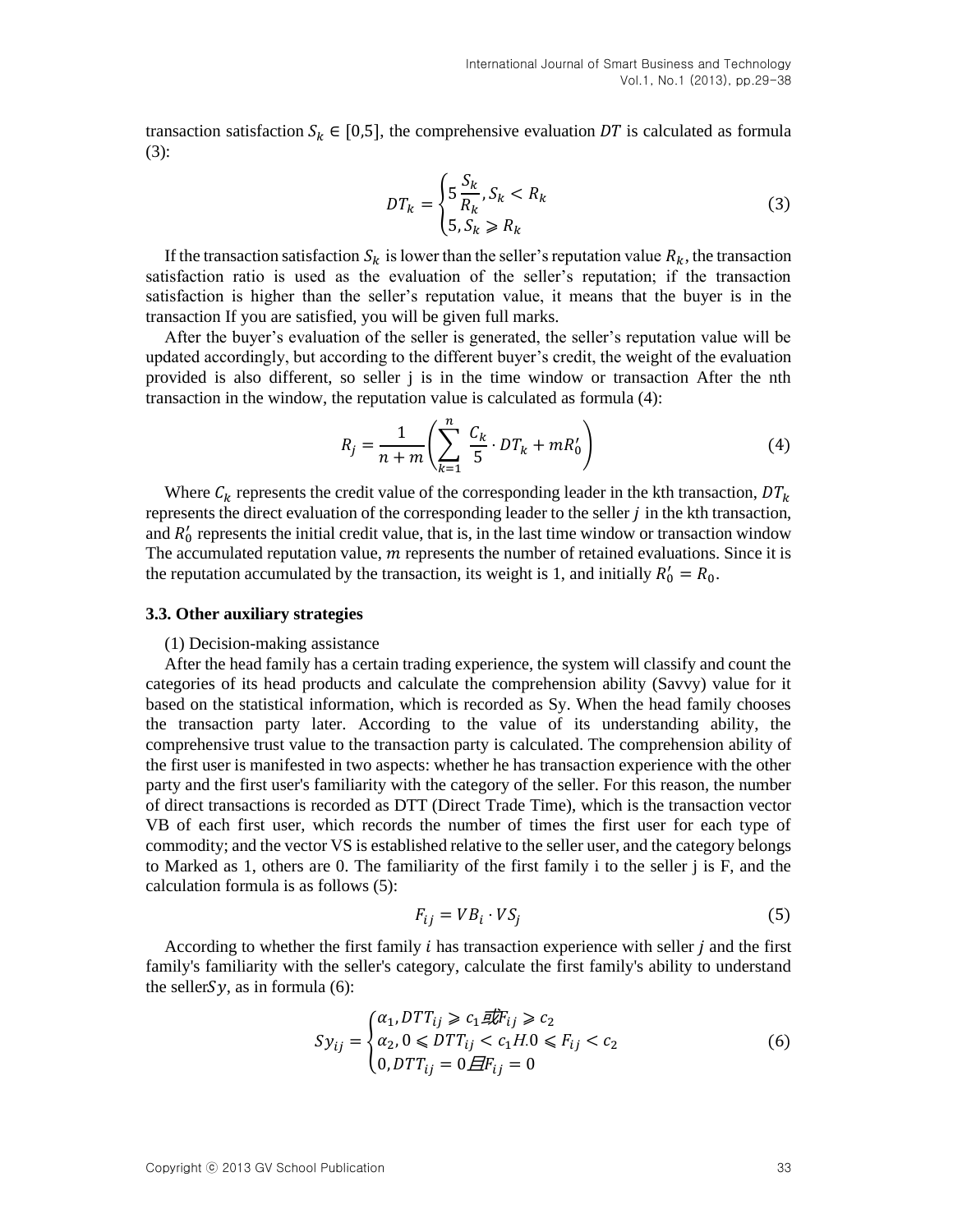Where  $0 < \alpha_2 < \alpha_1 \leq 1$ , where  $c_1$  and  $c_2$  are control parameters.

According to the understanding ability  $Sy$  of the first family i, when choosing the seller j to trade with, the final trust degree  $T_{ij}$  can be obtained, and the calculation formula is as (7):

$$
T_{ij} = Sy_{ij} \cdot \frac{1}{n+1} \sum_{k=0}^{n} DT_k + (1 - Sy_{ij})R_j \tag{7}
$$

Where the confidence factor  $\alpha = Sy_{ij}$ ,  $\beta = 1 - Sy_{ij}$ , when  $Sy_{ij} > 0$  and  $DTT_{ij} = 0$ ,  $DT_k$ takes the credit of the middle seller in the transaction with this type of buyer, which is closest to the seller's reputation value, and fluctuates up and down as  $\pm 0.1$ , *n* is the number of historical evaluations taken.

### (2) Establish an observation group

To further effectively supervise the parties involved in the transaction, an Observation Group (OG) is established to focus on the poorly performing individuals in the system. It is necessary to establish separate observation groups for buyers and sellers. After honest transactions, the transaction participants in the observation group will be removed from the observation group and returned to the normal user group after they reach the normal reputation/credit value; During the observation group, if relevant unfavorable behavior occurs again, the punishment will be increased.

In today's e-commerce, the buyer's credit value is considered very little, but the buyer does have some problems that need to be paid attention to, such as whether to fill in the evaluation information truthfully, and whether to return and exchange frequently. In the process of purchasing goods, buyers refer to the opinions of other consumers as references, and this reference information is a valuable resource for e-commerce to survive. When they enjoy such rights When you have a transaction, you should give true and credible evaluation information for other people to refer to, to fulfill your obligations. If you do not evaluate for a long time, this article believes that this is a behavior that damages its credit value. Its credit value will be deducted. Therefore, for buyers who have repeatedly exhibited the above behaviors, join the observation group  $\mathcal{O}G_B$  and remind users to correct their behaviors.

For sellers, the system groups sellers in the same category according to their classification vector VS. For sellers with poor performance in the same industry, such as low reputation value or high complaint rate, they will be added to the observation group in  $OG_S$ , focus on it.

#### **4. Simulation experiment and analysis**

This paper simulates the current operating mode of C2C e-commerce, conducts simulation experiments, and compares it with the current evaluation system. In the experiment, use C to write the trading platform to simulate the transaction participants in the real C2C e-commerce: buyer user group and seller user group, randomly select the transaction object, and evaluate each other after the transaction is over, and record the transaction in the database Time, mutual evaluation, etc., and update the changes in the credit value and reputation value of both buyers and sellers in real-time; to further conform to the situation in the real society, set a certain 20% of buyers and sellers to have a large number of users' transactions, and conduct multiple experiments Calculate the evaluation results of the model proposed in this paper and the current model separately to achieve the authenticity and representativeness of the data. In the experiment, CM (Current Model) is used to represent the evaluation models currently used in major e-commerce platforms, and their evaluation indicators are also compared on a 5-point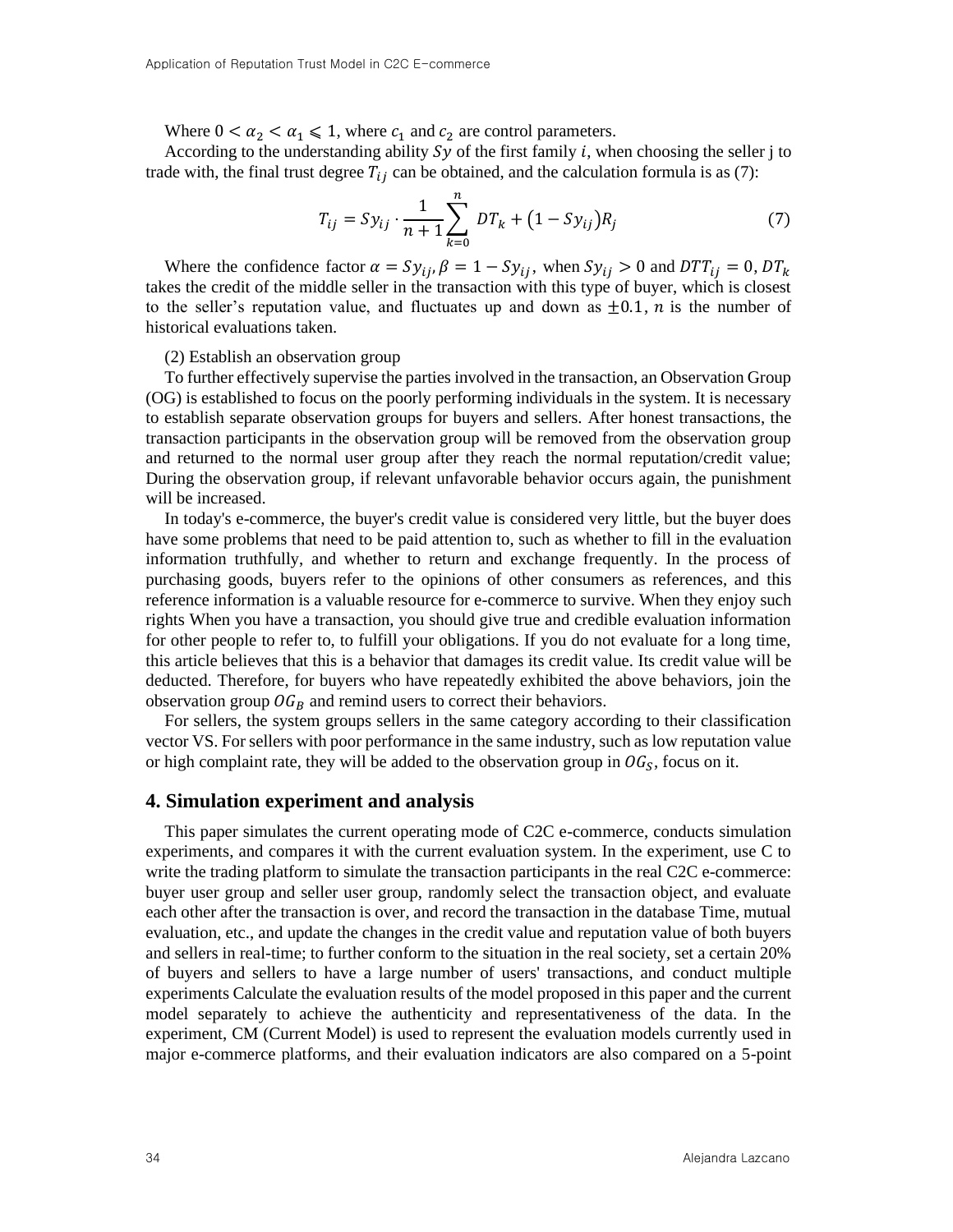scale; RBM (Reputation Based Model) is used to represent the model in this article. The relevant parameters in the simulation experiment are shown in [Table 1].

| Describe                                           | Defaults |
|----------------------------------------------------|----------|
| Number of buyers                                   | 100      |
| Number of sellers                                  | 50       |
| The favorable rate in the evaluation $(4, 5)$      | 95%      |
| Percentage of sellers with high transaction volume | 20%      |
| Total number of transactions                       | 20000    |

Table 1. Parameter settings in the simulation experiment

[Figure 1] reflects the performance of two different buyer users in the transaction process. The seller user evaluates them and obtains their credit value during the transaction behavior, which can make the buyer user who just entered the system weigh Lower, the credit value of buyers with more good trading behaviors gradually increases to increase the weight of their evaluation. However, the current methods in major e-commerce platforms, the more the number of transactions, the higher the credit value of the program, this method can better reflect fairness, so that buyers also need to restrict their behavior, not malicious. The credit value of the behavior will continue to increase, otherwise, it will be recognized and punished by the system, which provides a more important foundation for the sound development of the entire system.



Figure 1. Buyer's credit accumulation

[Figure 2] reflects a seller with a small transaction volume (the transaction window size in this article is set to 200, and when the number of transactions in a time window is not greater than 200, the transaction volume is considered to be less), in a time window, continue to accumulate credit the process of. It can be seen that when buyer credit is added as a weight, the speed of credit accumulation is lower than the accumulation speed in the current model, which can effectively prevent some illegal sellers from using improper means to quickly Raise their credit value to seek illegitimate benefits.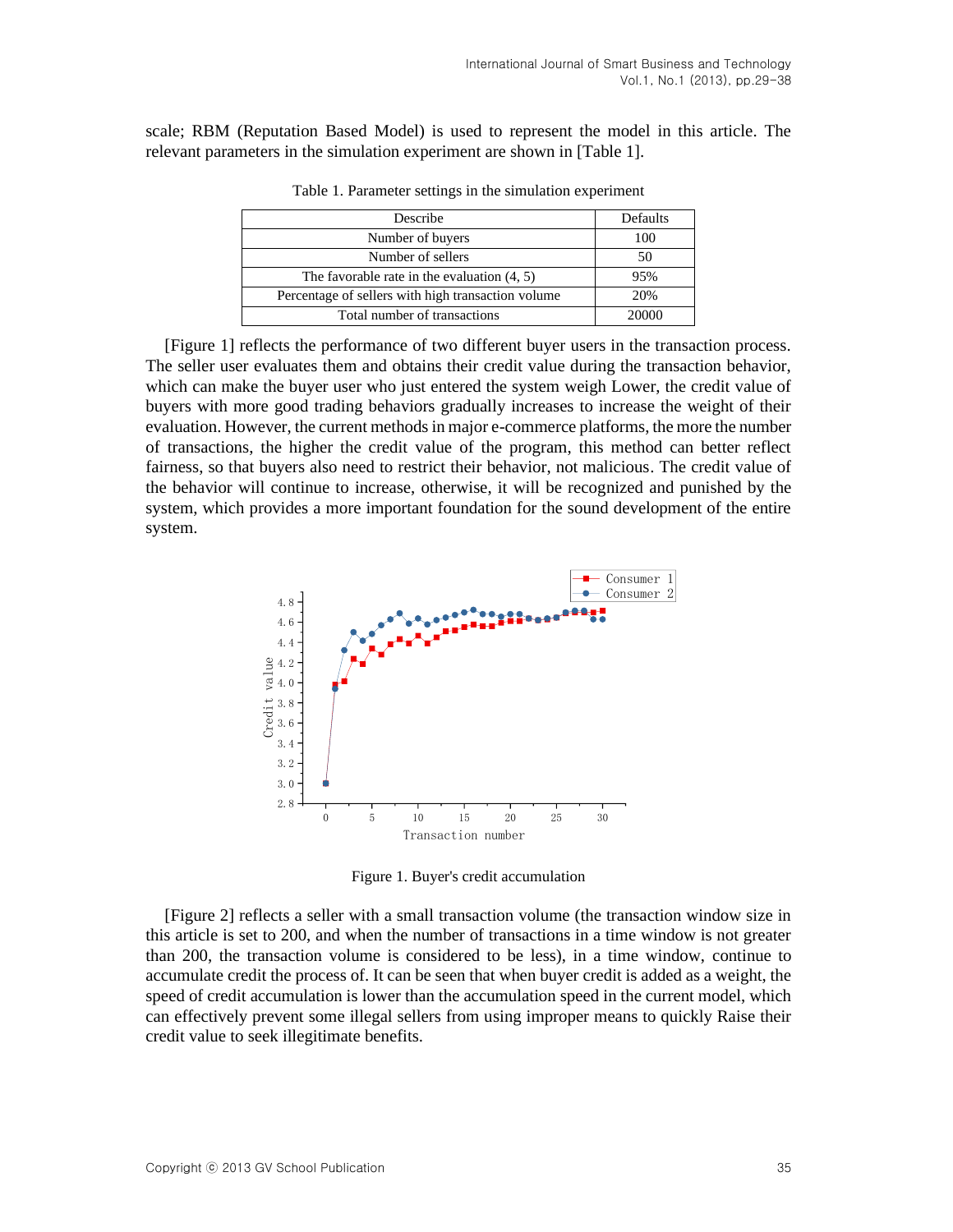

Figure 2. Reputation accumulation of sellers with low transaction volume in a time window

Figure 3 reflects that when the transaction volume of some sellers is large in a time window, the accumulated historical data will cause the new evaluation to not be reflected in the seller's reputation value in a timely and effective manner. Using the current calculation Method, the change of the curve tends to be flat, which is not conducive to reflecting the seller's true reputation, and as the transaction volume continues to increase, the effect will become less obvious, so that the reference meaning for buyers will become less and less. For the same seller, when the transaction volume in a time window increases, the model in this paper uses the transaction window to further refine the change process of its reputation value, to correctly reflect the small-time periods in the transaction process (Corresponding to the transaction period within a transaction window) credit change. As shown in [Figure 4], it reflects the change in the reputation of the seller in the fifth transaction window of the transaction. It can be seen that while the transaction volume is accumulating, the existing model has almost lost its due reference value, and the model in this paper can still reflect the changes in the seller's reputation value, with higher real-time and accuracy. Can give consumers a true and effective reference standard.



Figure 3. Reputation accumulation of sellers with multiple transactions within a time window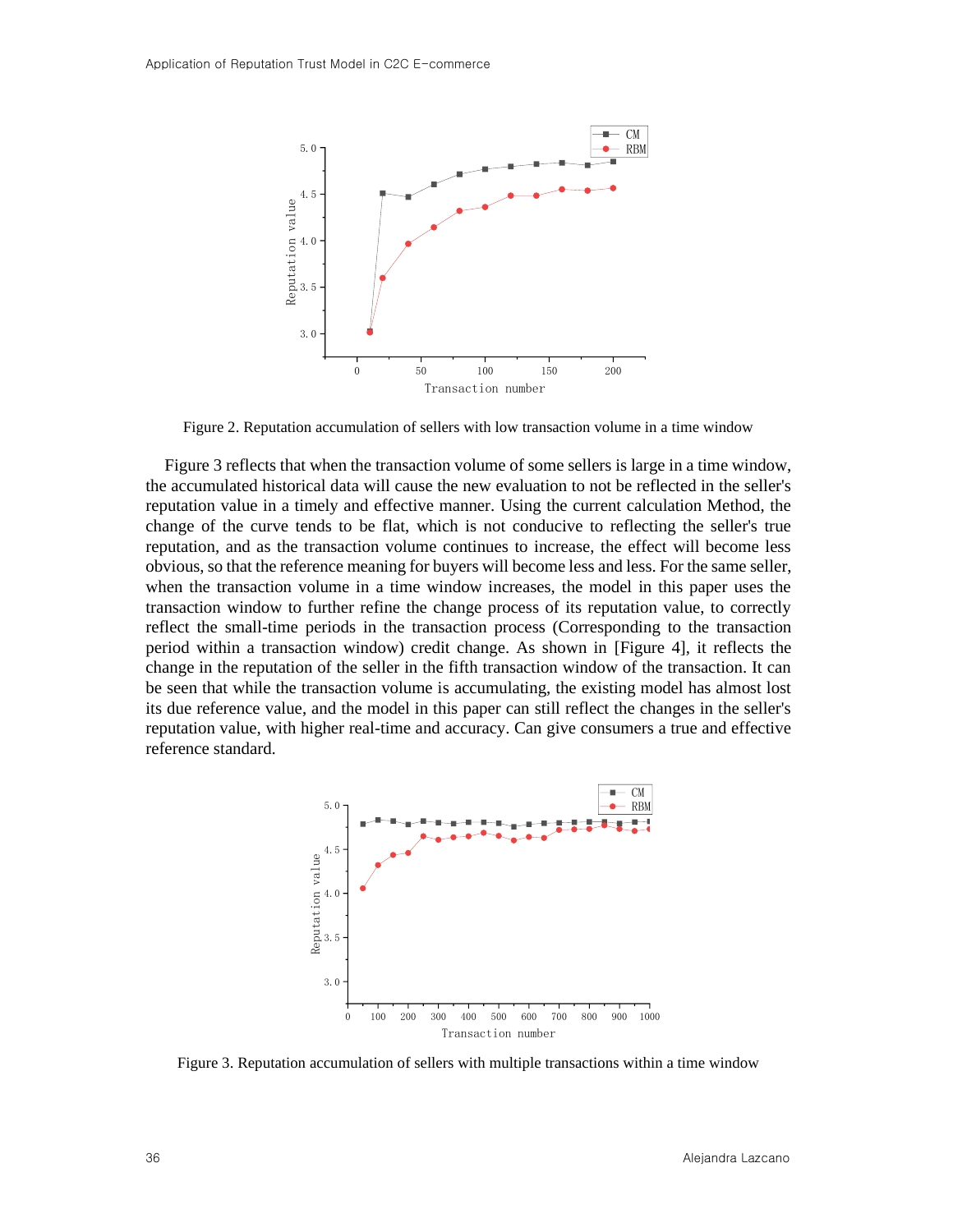International Journal of Smart Business and Technology Vol.1, No.1 (2013), pp.29-38



Figure 4. The seller's reputation changed in the last transaction window

In [Figure 5], situation 1 reflects that the buyer has not had a transaction with the seller,  $Sy_{ii} = 0$ , and is not familiar with the goods sold by the seller, and cannot provide reference information; situation 2 reflects that the buyer has certain Purchase experience, and have historical transactions with the seller,  $Sy_{ij} = \alpha_2$  but the seller's evaluation is not high, so the system reduces the seller's reputation for this buyer; Scenario 3 reflects that the buyer has a certain degree Purchase experience and high evaluation of the seller's historical transactions (fewer times),  $Sy_{ij} = \alpha_2$ , so the system improves the seller's reputation value; Scenario 4 reflects that the buyer and the seller have conducted more transactions, or It has a lot of buying experience. The  $Sy_{ij} = \alpha_1$  system, based on its historical data, greatly improves the buyer's reputation for this seller. Through four different situations, different buyers make their judgments on the same seller, which can better help users decide whether to trade with the seller, which can bring greater convenience to consumers.



Figure 5. The reference of the auxiliary decision-making system to buyers